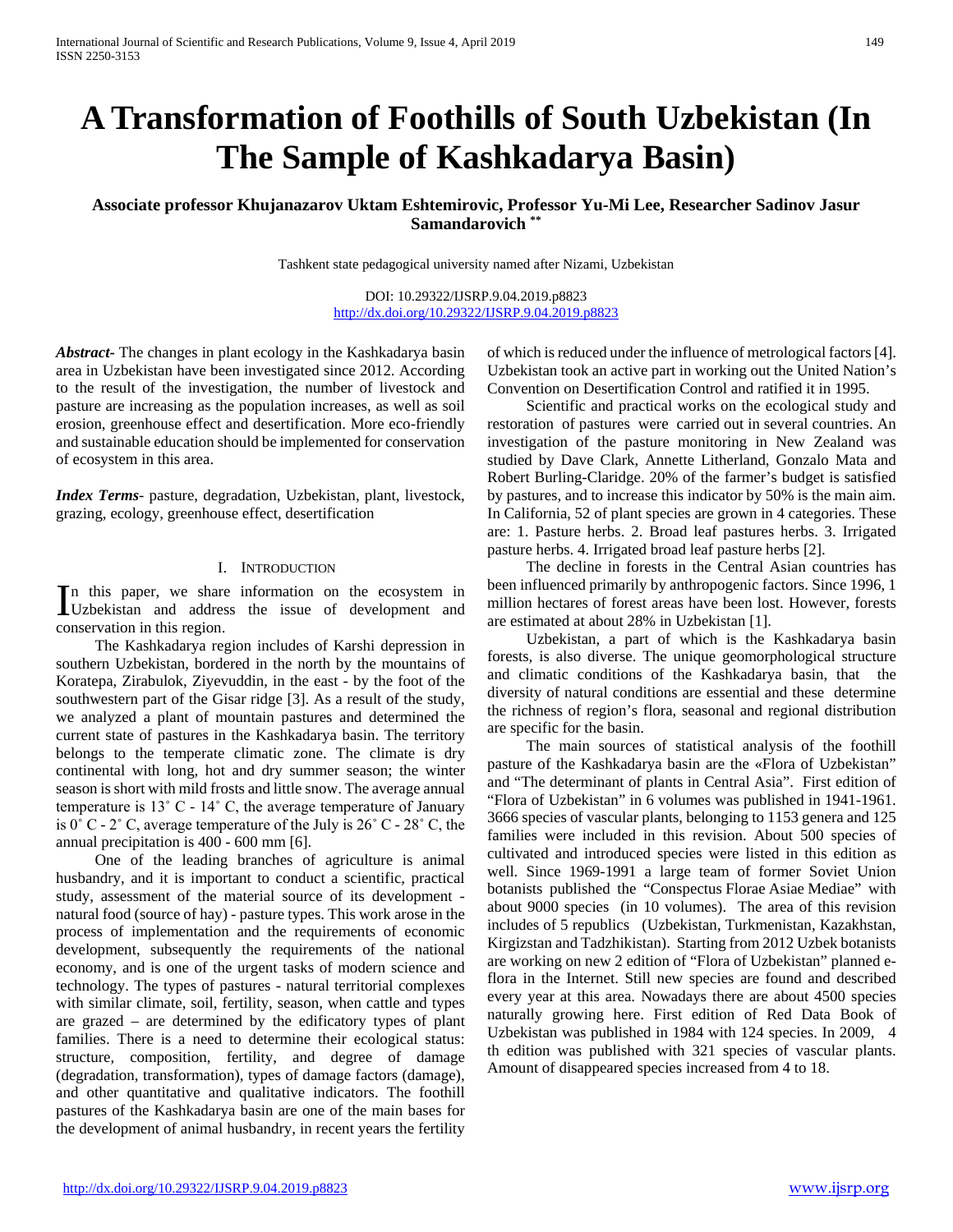# II. MATERIAL AND METHODS

 The area of research is situated in Kashkadarya basin foothills. Foothills and the lower mountain belt are characterized by ephemeral-ephemeroid and sagebrush-ephemeroid communities, formations of halophytes and gypsophytes, fragments of xerophytic shrubs (Amygdalus spinosissima Bunge). Large areas are covered by rained crops and fallow lands with ruderal vegetation. Tall grass communities with domination of Elymus hispidus (Elytrigia trichophora ) and sparse juniper woodlands are developed in the middle mountain belt. The territory belongs to the temperate climatic zone. The climate is dry continental with long, hot and dry summer season; the winter season is short with mild frosts and little snow. Field research was performed during June 2012 until now by traditional phytosociological methods with description of plant associations, collection of herbarium and photographing of surveyed plots [5, 7].

III. RESULTS AND DISCUSSION.

 The majority of sheep and goatsare grazed on the desert and semi-desert natural pastures in Uzbekistan. In the Adyr pastures of the Republic of Uzbekistan, about 3.8 million hectares of the area can not be provided for the needs of livestock.

 So we researched scientific work in southern parts of Uzbekistan that situated in Kashkadarya basin and defined about 371 of plant species: trees – 13, bush and small bushes - 34, semibushes - 19, semi - small bushes - 15, perennials - 316, biennial - 27, and annuals - 303. The living forms of the tree mainly belong to the family of Salicaceae and Rosaceae, forming the tugai and foothill pine trees (Table-1.2).

 The presence of endemic and rare species in the flora of the Kashkadarya basin indicates that they have a unique history of development and that there is a risk of loss of certain species due to anthropogenic factors. As it is known, the ecological structure of the flora is mainly dependent on the external environment and the type of soil. If environment is more complicated, the variety of plants is more viable. The analysis of the vital form of plants leads to the linkage of the problem of its historical development (genesis). In addition, the study of the ecological composition of plants reveals one aspect of its historical development.

| $N_2$          | Family              | Number |         | $\%$           | Genus         | Number         | $\%$ |
|----------------|---------------------|--------|---------|----------------|---------------|----------------|------|
|                |                     | genus  | species |                |               |                |      |
| $\mathbf{1}$   | Poaceae             | 39     | 63      | 26             | Astragalus    | 21             | 31,3 |
| 2              | Asteraceae          | 23     | 33      | 14             | Gagea         | 8              | 11,9 |
| 3              | Fabaceae            | 17     | 45      | 16             | Hordeum       | 6              | 9    |
| $\overline{4}$ | Boraginaceae        | 17     | 22      | 10             | <b>Bromus</b> | 6              | 9    |
| 5              | Apiaceae            | 15     | 16      | 8              | Artemisia     | 5              | 7,4  |
| 6              | Caryophyllaceae     | 12     | 23      | 9              | Aegilops      | 5              | 7,4  |
| $\overline{7}$ | Lamiaceae           | 9      | 15      | 6              | Convolvulus   | $\overline{4}$ | 6    |
| 8              | <b>Brassicaceae</b> | 8      | 9       | $\overline{4}$ | Delphinium    | $\overline{4}$ | 6    |
| 9              | Liliaceae           | 5      | 12      | $\overline{4}$ | Polygonum     | $\overline{4}$ | 6    |
| 10             | Rosaceae            | 5      | 8       | 3              | Allium        | $\overline{4}$ | 6    |
| total          |                     | 150    | 246     | 100            | Total         | 67             | 100  |

## **Table-1. Leading family and species of plants in foothills in the Kashkadarya basin**

**Table-2. The viable forms of plants in foothills in the Kashkadarya basin**

| No.    | Viable forms | Number of species | %   |
|--------|--------------|-------------------|-----|
|        | Trees        |                   | 1,9 |
| ി      | Bush         | 14                | 3,8 |
| $\sim$ | Semi-bushes  |                   | 1.9 |